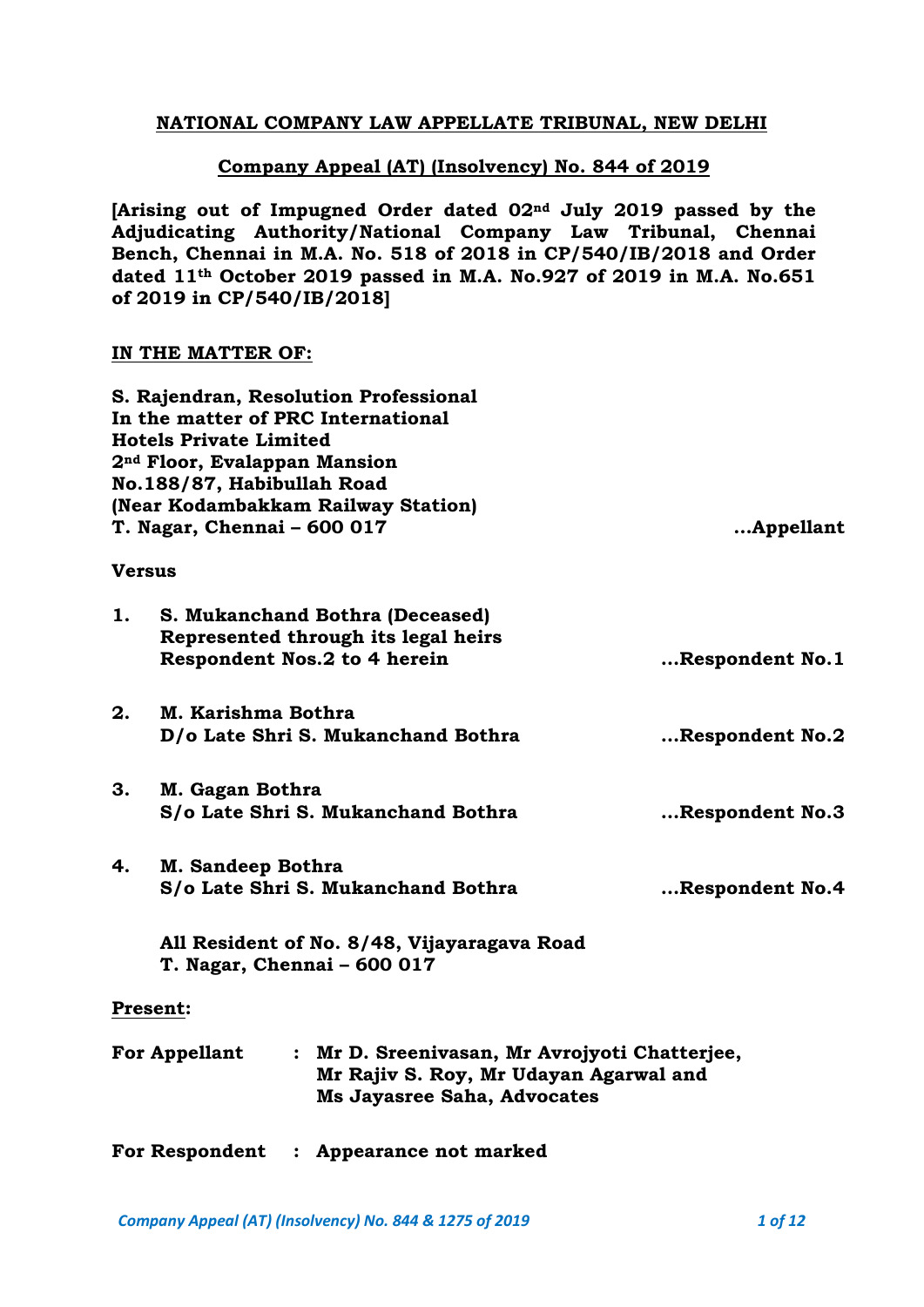#### **With**

## **Company Appeal (AT) (Ins.) No. 1275 of 2019**

#### **IN THE MATTER OF:**

| 1. | M. Karishma Bothra                                 | D/o Late Shri S. Mukanchand Bothra                                                                                               | Appellant No.1         |
|----|----------------------------------------------------|----------------------------------------------------------------------------------------------------------------------------------|------------------------|
| 2. | M. Gagan Bothra                                    | S/o Late Shri S. Mukanchand Bothra                                                                                               | Appellant No.2         |
| 3. | M. Sandeep Bothra                                  | S/o Late Shri S. Mukanchand Bothra                                                                                               | Appellant No.3         |
|    | Sowcarpet, Chennai - 79                            | All three at No. 44, Veerappan Street                                                                                            |                        |
|    | <b>Versus</b>                                      |                                                                                                                                  |                        |
| 1. | No.46, Dr B.N. Road                                | M/s Sai Baba Business Solutions Pvt. Ltd.<br>Rep. by V. Subramanyam Naidu<br>2 <sup>nd</sup> Street, T. Nagar, Chennai - 600 017 | Respondent No.1        |
| 2. | <b>Private Limited</b><br><b>Chennai - 600 031</b> | S. Rajendran, Resolution Professional<br>In the matter of PRC International Hotels<br>71/1, Mc Nicholas Road, Chetpet            | <b>Respondent No.2</b> |
|    | <b>Present:</b>                                    |                                                                                                                                  |                        |
|    | <b>For Appellant</b>                               | : Appearance not marked                                                                                                          |                        |
|    | <b>For Respondent</b>                              | : D. Sreenivasan and Mr G. Ananda Selvam, Advocates<br>for $R-2$ .<br>Mr G. Suvin Kumaran, Advocate for R-1.                     |                        |

## **J U D G M E N T**

# **[Per; V. P. Singh, Member (T)]**

This Appeal, No 1275 of 2019, emanates from the Order dated 11th October 2019 passed in M.A. No.927 of 2019 in M.A. No.651 of 2019 in connection with CP/540/IB/2018 by the Adjudicating Authority/National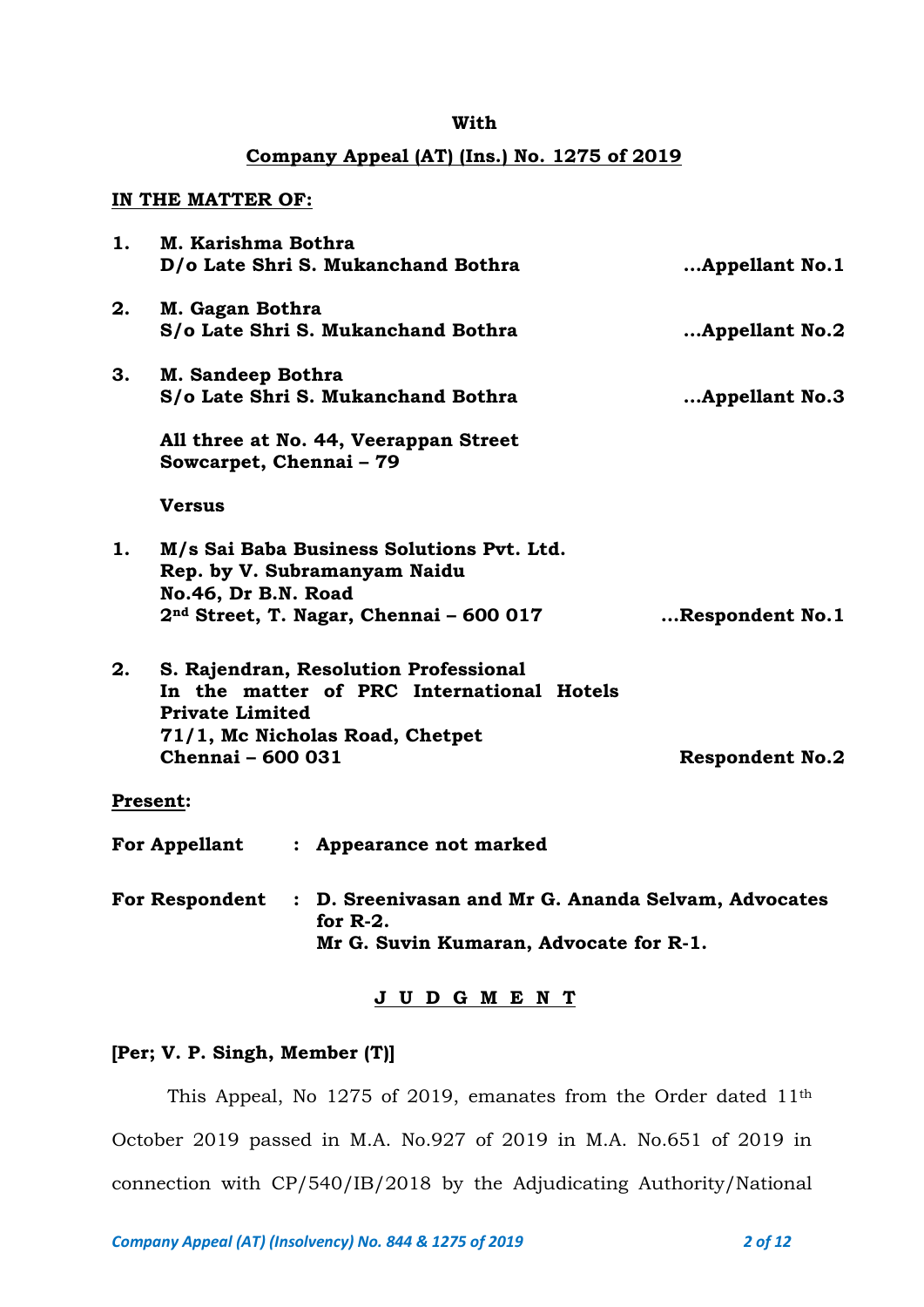Company Law Tribunal, Chennai Bench, Chennai whereby the Adjudicating Authority has issued direction for paper publications in the newspaper as prescribed in the Order, i.e. Hindu (English newspaper) in All India Edition and vernacular Dinamalar in Tamilnadu Edition. The Parties are represented by their original status in the main petition for the sake of convenience.

## 2. Brief facts of the case are as follows:

The Appellant contends that their father Late Mr S. Mukanchand Bothra being a Financial Creditor filed a claim to the tune of Rs.15 Crores which was challenged before the Adjudicating Authority, Chennai. During the pendency of this petition, on 17th April 2019, Mr Mukanchand Bothra expired, and the Appellants were impleaded as their legal heirs vide Order passed in M.A. No.441/2019.

3. After that a Resolution Plan was approved by NCLT, Chennai Bench vide Order dated 27th August 2019 in M.A. No.651 of 2019 a sum of Rs.4,12,95,002/- was allotted to the share of late Mukanchand Bothra, out of his claim Rs. 15 Crores.

4. The Appellants further contends that after approval of Resolution Plan when the second applicant had gone to the Resolution Professional office seeking to know the procedure of receiving the money, then the Resolution Professional started asking for a copy of the will, probate order, succession certificate etc. and also asked to get the direction of NCLT to release the money. Hence the applicant had to rush to the NCLT again. The M.A.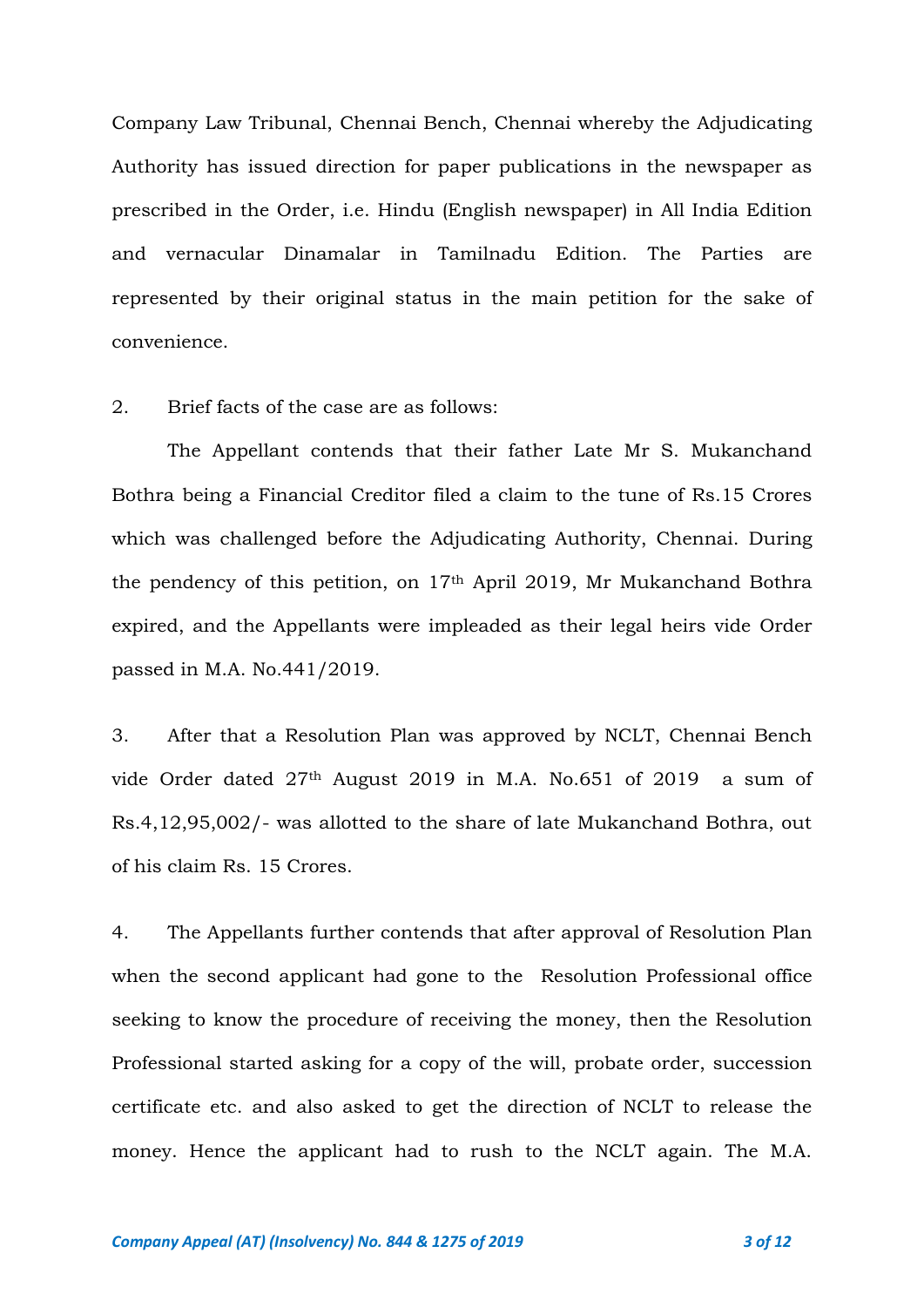No.927 of 2019 was filed by the Appellant, which was decided by an order on 26th September 2019. Applicant further alleged that the Resolution Professional submitted a Memo, dated 04th October 2019 before the Adjudicating Authority with all false information. After the transfer of the then Judicial Member to Delhi, the new bench of the NCLT/the Adjudicating Authority modified the earlier Order. In contrast, review or modification is not permissible under IBC. Therefore, the Appellant has challenged the Order of the Adjudicating Authority passed in M.A. No.927 of 2019 on 11th October 2019.

5. This Appeal has filed mainly on the ground by the Adjudicating Authority has no power to review its Order. The Adjudicating Authority cannot review the earlier Order or reopen the case unless it appears that there is an arithmetical error apparent in the previous Order.

6. During the pendency of the main Application challenging the rejection of the claim, the Respondent No.2, the Resolution Professional, had filed its Reply and pending that Mukanchand Bothra died. After that, an application for substitution of their names was filed by the Appellants, stating that they are the legal heirs of late Sri Mukanchand Bothra. Based on the substitution application, the appellants were impleaded as legal heirs of Mukanchand Bothra.

7. After the approval of Resolution Plan, the second Appellant approached the Resolution Professional for releasing the amount of his share, out of the share of Late Mukanchand Bothra. The appellants filed an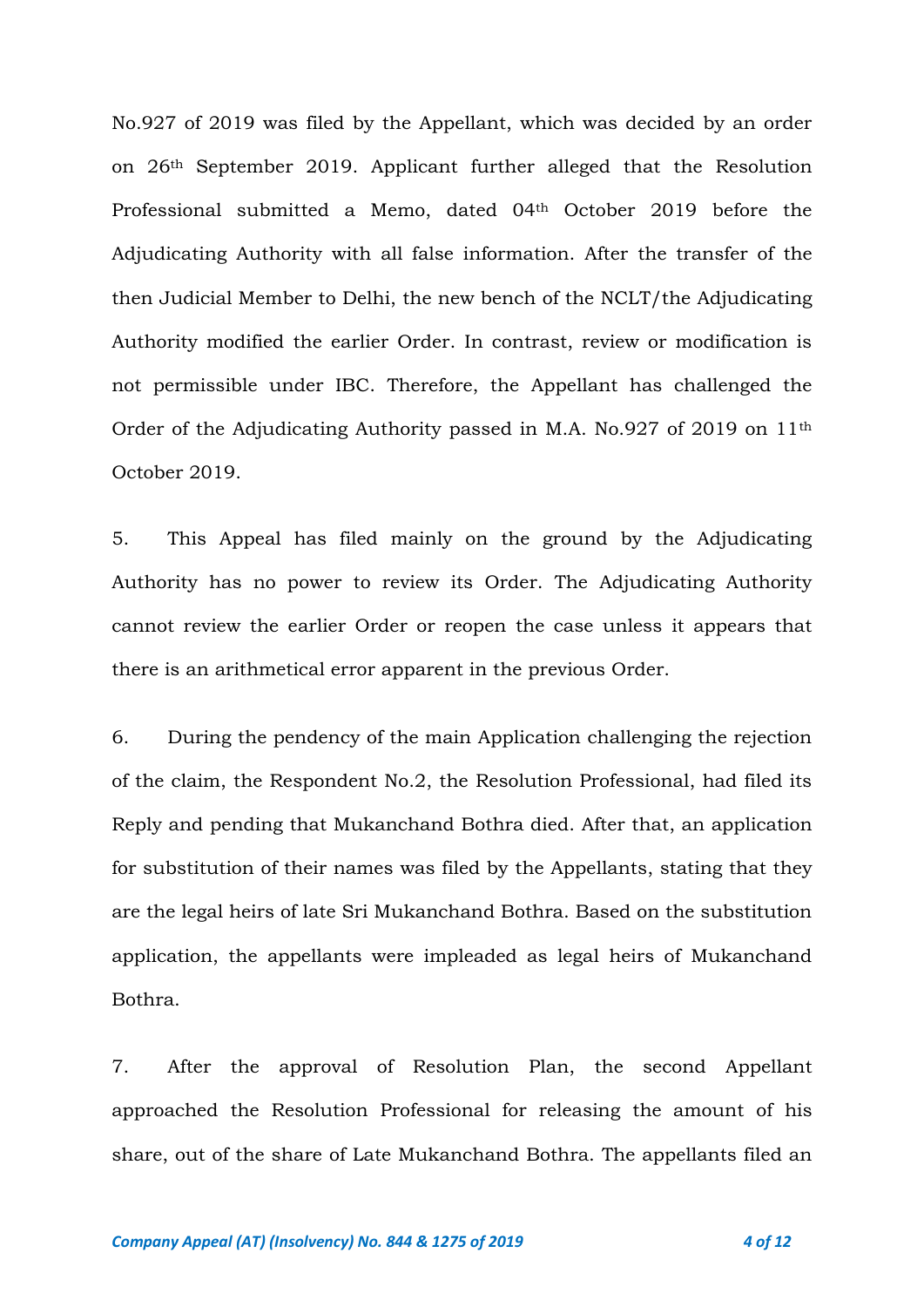application M.A. No.927 of 2017 without submitting any proof of succession i.e. the will, succession certificate and probate and for seeking his one-third share from the amount due to Late Mukanchand Bothra. It is further contended by the RP that it has come to his notice that the mother of appellants was alive, but she did not want a share. After that, the Appellants filed an affidavit stating that their mother has attained sainthood.

8. It is further contended by the Resolution Professional that publication was to be made once in Tamil daily, Dinamalar in Tamil Nadu and another in English Edition of Hindu Newspaper in All India edition. The Appellants were directed to deposit the cost of publication on the same day. The Appellants refused to pay the publication cost and sent an email dated on 27.09.2019 stating that the matter was mentioned before the Adjudicating Authority and direction was given to the second Respondent to make a publication on behalf of the second Respondent. The alleged order of the Adjudicating Authority was never submitted by the second Appellant.

9. It is further contended that the Order passed by the Adjudicating Authority on 11th September 2019 cannot be treated modification, review or recall of the earlier Order.

10. It is further contended that the Order 27<sup>th</sup> August 2019 was never closed. Therefore it cannot be said that earlier Order has been modified.

11. Question of law that arises for our consideration is as under: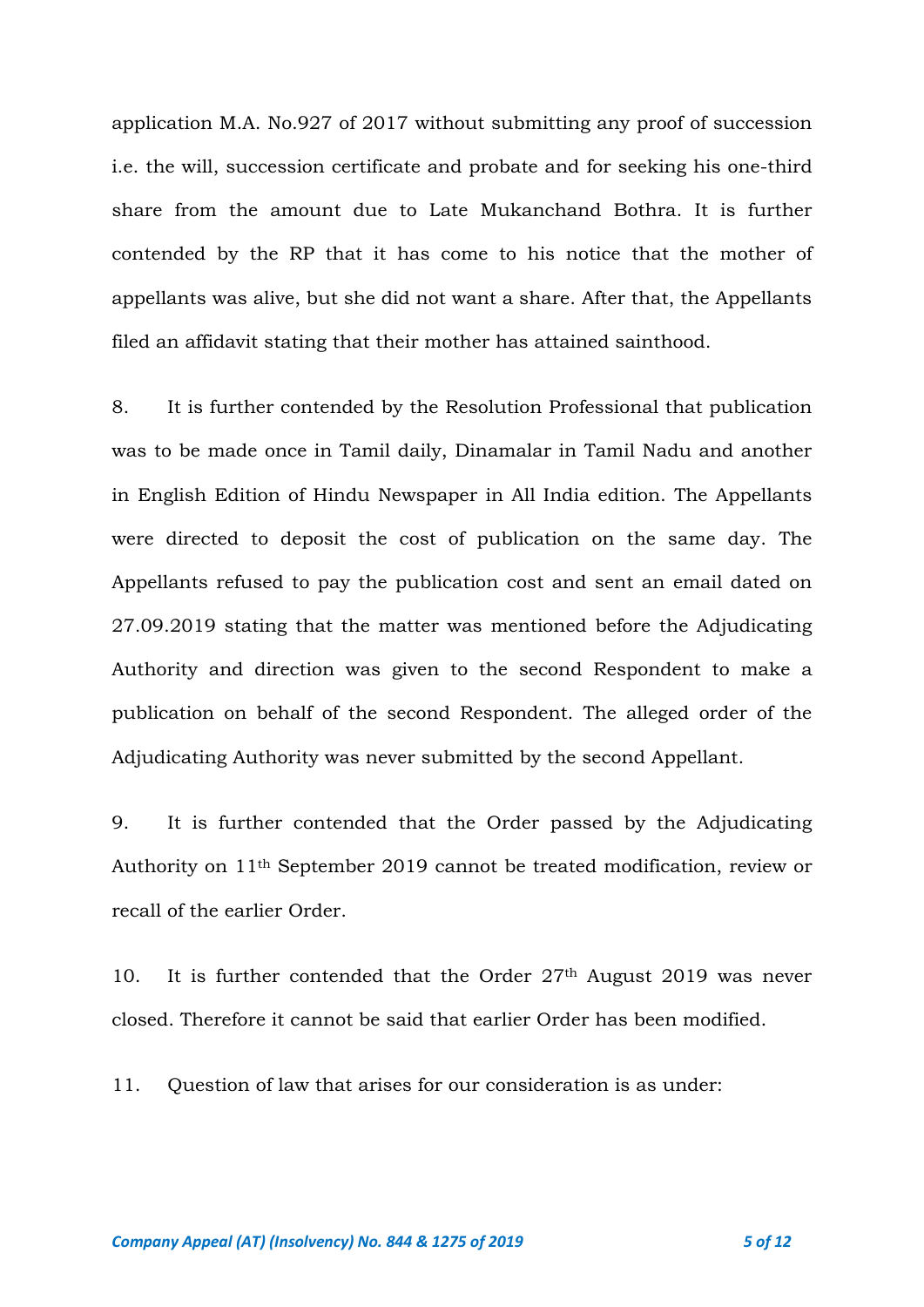- 1. Whether the Adjudicating Authority has reviewed or recalled or modified its earlier Order without any authority?
- 2. Whether the Adjudicating Authority was correct in directing the appellants to cause individual newspaper publications to receive the claim amount when the appellants were already impleaded in the case as legal heirs of Late Mukunchand Bothra?

12. We have heard the arguments of the Learned Counsel for the parties and perused the records.

13. On perusal of the record it is clear that the father of the appellants Late Mukanchand Bothra filed its claim of Rs. 15 Core, in Form 'C', as Financial Creditor before the Resolution Professional. During the pendency of the petition Mukanchand Bothra expired and, Misc. Application No. 518/2018, was filed on behalf of Appellants as legal heirs of Late Mukanchand Bothra for substitution of their names, in place of Late Mukanchand Bothra. This Application was allowed by Order of the Adjudicating Authority dated 03rd May, 2019.

14. In the said Order, it is stated that "*Counsel for RP is present. Applicant No.3 is present, filed Application for bringing on record the legal heirs of Mr S. Mukanchand Bothra, who expired during the pendency of MA/518/2018. The Counsel for RP has no objection to the same. Therefore, the Application is allowed. The legal heirs of Mr. S. Mukanchand Bothra, viz., Applicants 2 to 4 are hereby brought on*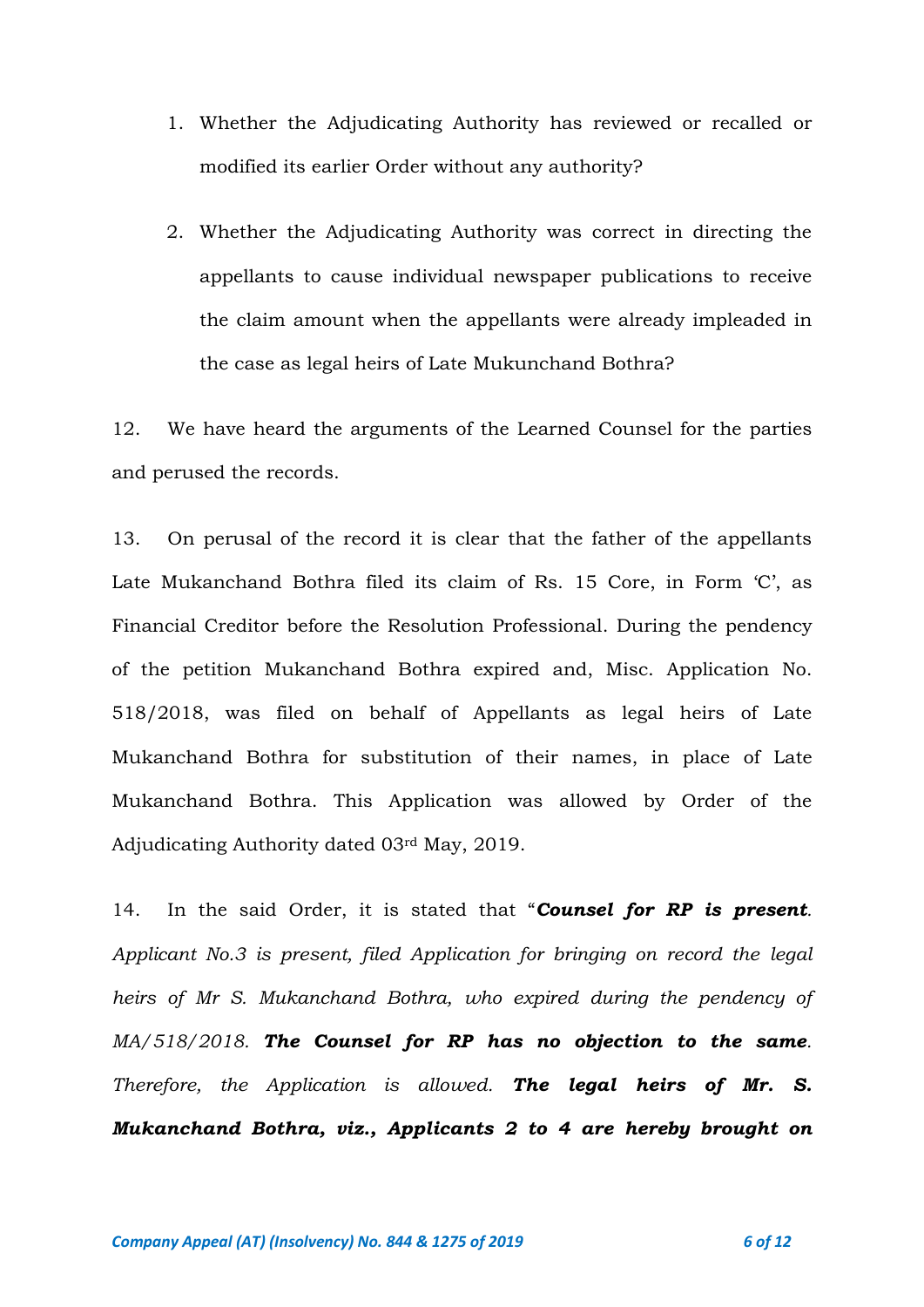*record as Applicants. The cause title of MA/518/2018 shall be amended by the Applicants. Accordingly, the Application stands disposed of."*

15. On perusal of the above Order, it is clear that at the time of substitution of the names of the legal heirs of Late Mukanchand Bothra, counsel **for the Resolution Professional has given his consent and has stated that "RP has no objection to the same**".

16. It is also on record that the Resolution Plan was finally approved by the Adjudicating Authority vide its Order dated 27th August 2019.

17. Para 5 of the approved Resolution Plan deals with the distribution of money to the appellants, which is as follows:

"5. In pursuance of the same, the Resolution Professional has stated that initially, the Resolution Applicant has proposed to pay a sum of Rs.7,80,73,544/- towards the claims of the Unsecured Financial Creditors which constitute 90% payout of the admitted claims. After the admission of the claim of the Mr Mukanchand Bothra and Mr Jonathan Muralidharane by this Tribunal, the Resolution Applicant has proposed to pay the said sum of Rs.7,80,73,544/- to all the Unsecured Financial Creditor with 27.53% payout. The details of the same are as follows:

| <b>Payout to Unsecured Financial Creditors</b> |                    |             |                  |  |  |  |
|------------------------------------------------|--------------------|-------------|------------------|--|--|--|
| Name                                           | Amount<br>Admitted | 90% Payout  | 27.53%<br>Payout |  |  |  |
| 4 You Tradex                                   | 4, 47, 11, 012     | 4,02,39,911 | 1,23,08,942      |  |  |  |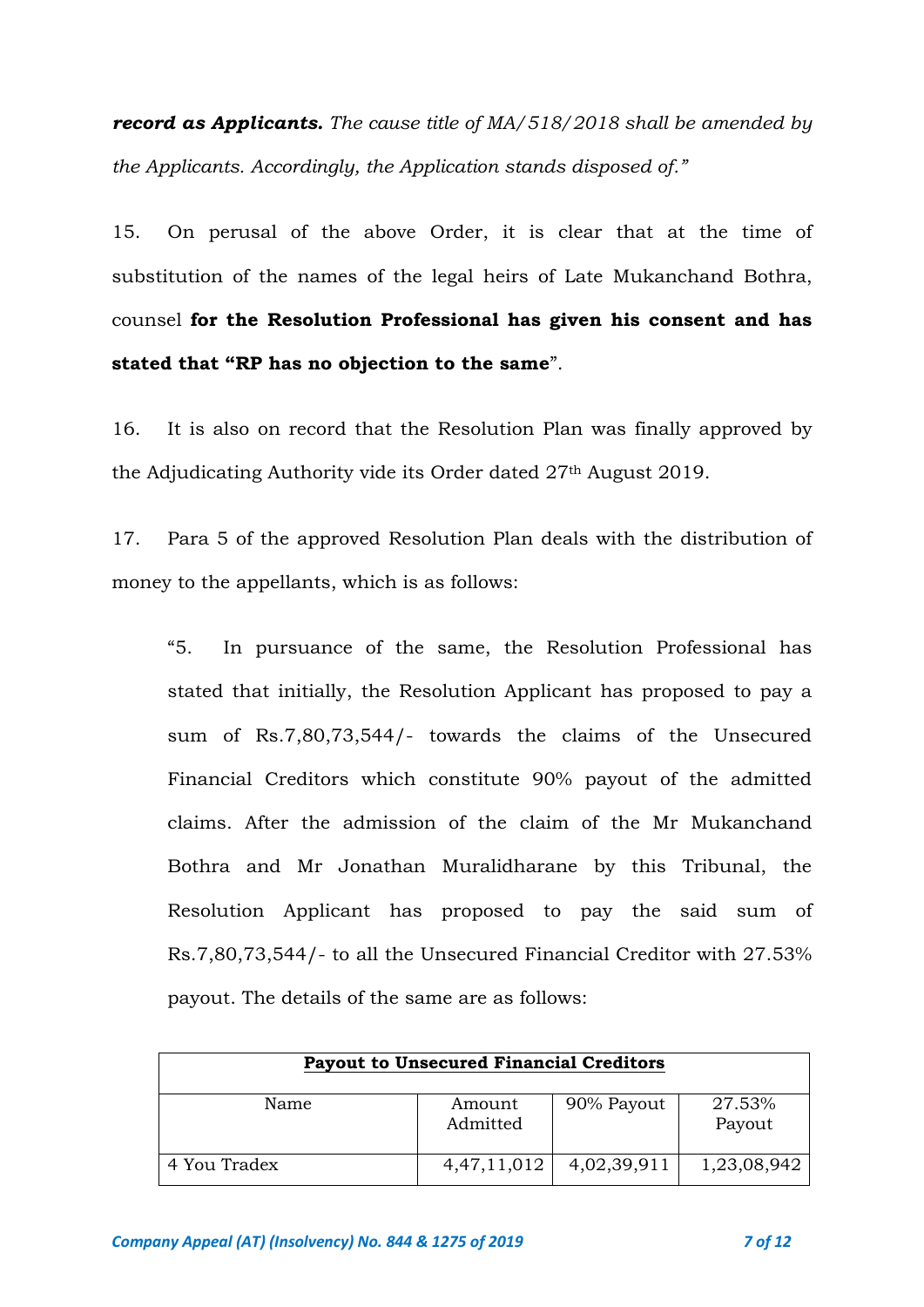| Mr Gagan Bothra              | 2,33,66,000     | 2,10,29,400              | 64,32,660    |
|------------------------------|-----------------|--------------------------|--------------|
| Viva Entertainment           | 88,80,603       | 79,92,543                | 24,44,830    |
| Switzer Instrument Pvt. Ltd. | 69,68,767       | 62,71,890                | 19, 18, 502  |
| Mr KR Jaganathan             | 28,22,000       | 25,39,800                | 7,76,897     |
| Mr. Mukanchnd Bothra         | 15,00,00,000    |                          | 4,12,95,002  |
| Mr J. Muralidharane          | 4,68,46,027     | $\overline{\phantom{0}}$ | 1,28,96,712  |
| Total                        | 28, 35, 94, 409 | 7,80,73,544              | 7,80,73,544" |

18. Thus, it is clear that out of the claim of Rs.15 Crores submitted by Mukanchand Bothra, only claim of Rs.4,12,95,002/- was allowed to his share. It is undisputed facts after the death of Mukhanchand Bothra his legal heirs, i.e. Appellants had been substituted in place of Late Mukhanchand Bothra. As per approved Resolution Plan Rs.4,12,95,002/ comes to the shares of Late Mukhanchand Bothra. Therefore, all the appellants are entitled to one-third share, from the amount which was allotted in favour of Late Mukhanchand Bothra. This resolution plan has become final, and the adjudicating Authority has substituted the names of the appellants as legal heirs of late Mukhanchand Bothra. Therefore, any demand for succession certificate, Probate order at this stage is without any basis. Since the approved resolution plan is binding on all the stakeholders. Therefore the resolution professional has no right to again raise the issue of succession from the appellants at the time of distribution of amount.

19. It is contended that the Appellants have not complied with the Order of the Adjudicating Authority. Therefore, the Order dated 11th September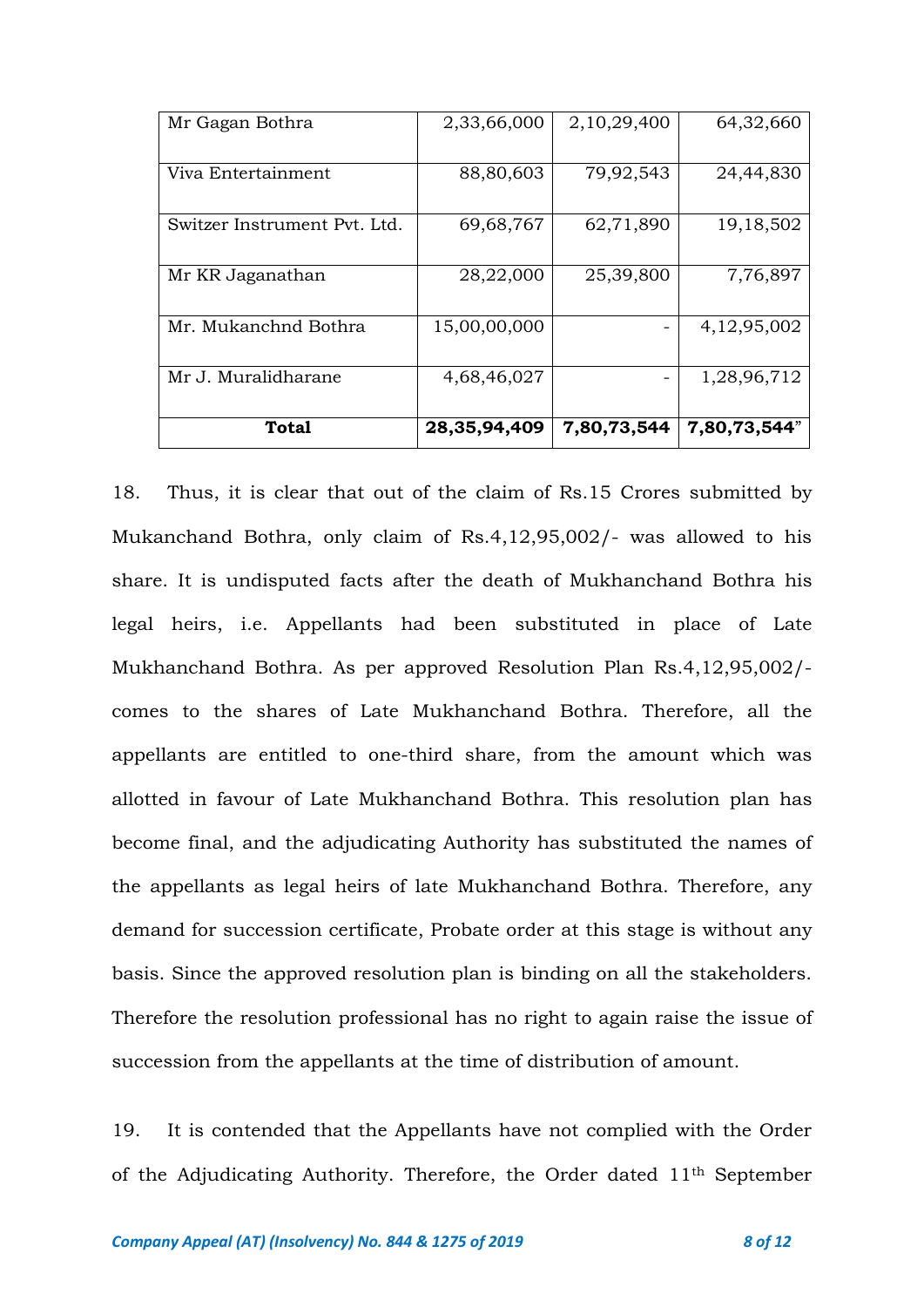2019 cannot be treated as recall, review or modification of earlier Order. It is further said that the adjudicating Authority has exercised its powers under Rule 11 of the NCLT Rule.

20. It is pertinent to mention that by the impugned Order the Adjudicating Authority has neither modified or reviewed its earlier Order. But the Order for publication of notice in the newspaper is without any justification because legal heirs of Late Sri Mukanchand Bothra was already on record.

21. The Learned counsel for the Resolution Professional submits that this fact has come to his knowledge that the mother of the Appellants was alive, but this was suppressed by the Appellants. When this fact was submitted to the Adjudicating Authority, then the Adjudicating Authority directed the Appellants to bring their mother along with an affidavit. But the Appellants informed that their mother had attained sainthood. The Adjudicating Authority refused to accept the affidavit filed by them and passed the Order on 26th September 2019 for publication of notice in a newspaper having All India Circulation.

22. On perusal of entire record; it remains undisputed that the Resolution Plan was approved by the Adjudicating Authority and the names of legal heirs of late Mukanchand Bothra was already substituted by Order of the Adjudicating Authority, with the consent of the Resolution Professional. Therefore there was no occasion to demand succession certificate, Probate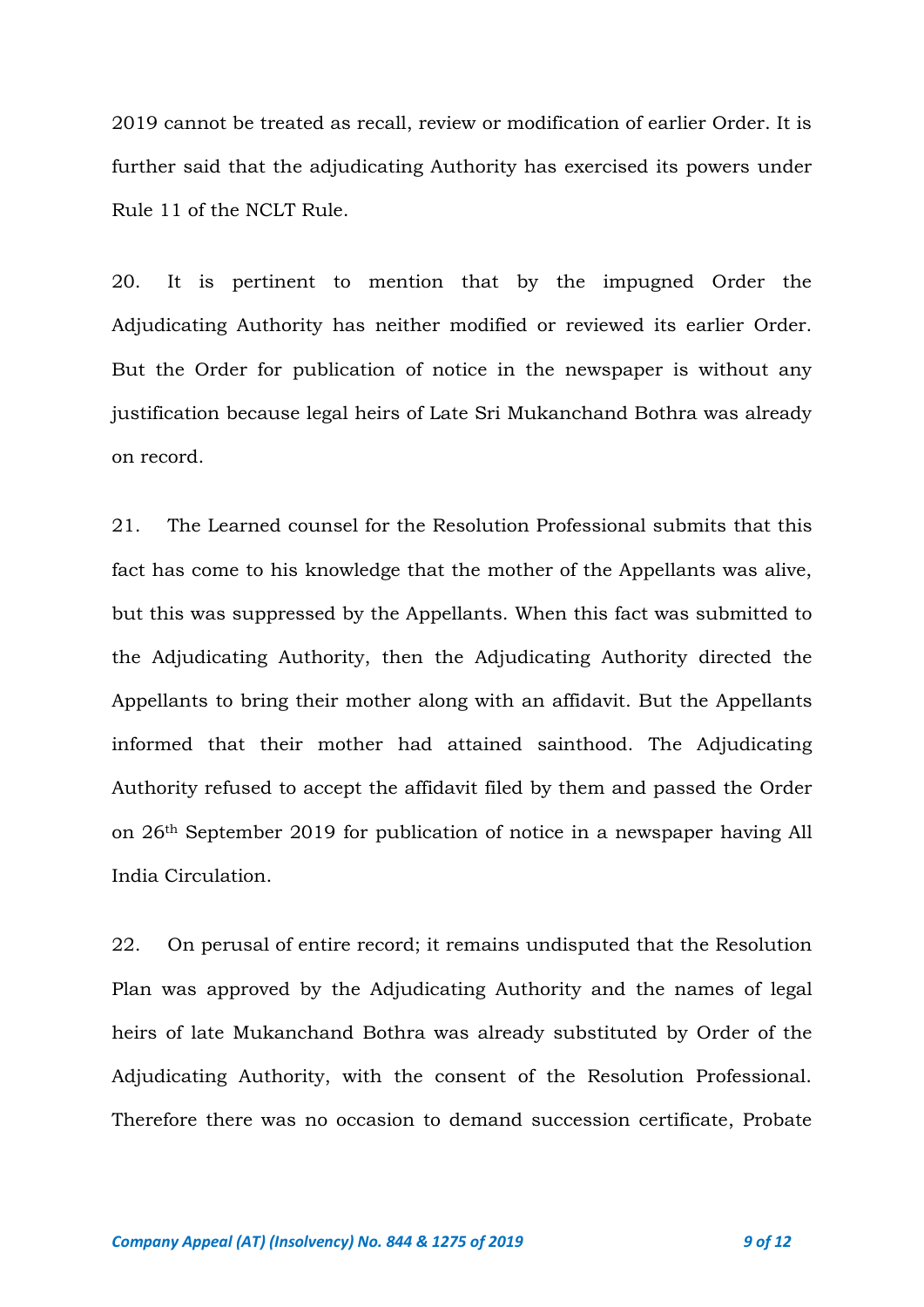Order from the Appellants at the time of distribution of money as per approved Resolution Plan,

23. It is thus clear that the Appellants are entitled to the share allotted to Late Mukanchand Bothra. No further proof of succession is needed by the Resolution Professional from the legal heirs, whose names had been substituted in place of Mukanchand Bothra. Thus, the Appeal deserves to be allowed.

#### **CA No. 844 of 2019**

This Appeal emanates from the Order dated 02nd July, 2019 passed by the Adjudicating Authority/National Company Law Tribunal, Chennai Bench, Chennai in M.A. No. 518 of 2018 in CP/540/IB/2018, whereby the Adjudicating Authority has directed the applicants to treat the applicants at par with other unsecured financial creditors and make the appropriate provisions for payment, to which they are entitled, in consultation with the Committee of Creditors and the Resolution Applicant, and file the supplementary affidavit to that effect before the Learned Adjudicating Authority.

In compliance of the above Order, the Adjudicating Authority has directed the Resolution Professional to withdraw the Resolution Plan and constitute the CoC afresh to get the Resolution Plan approved with suitable modifications, as may be required.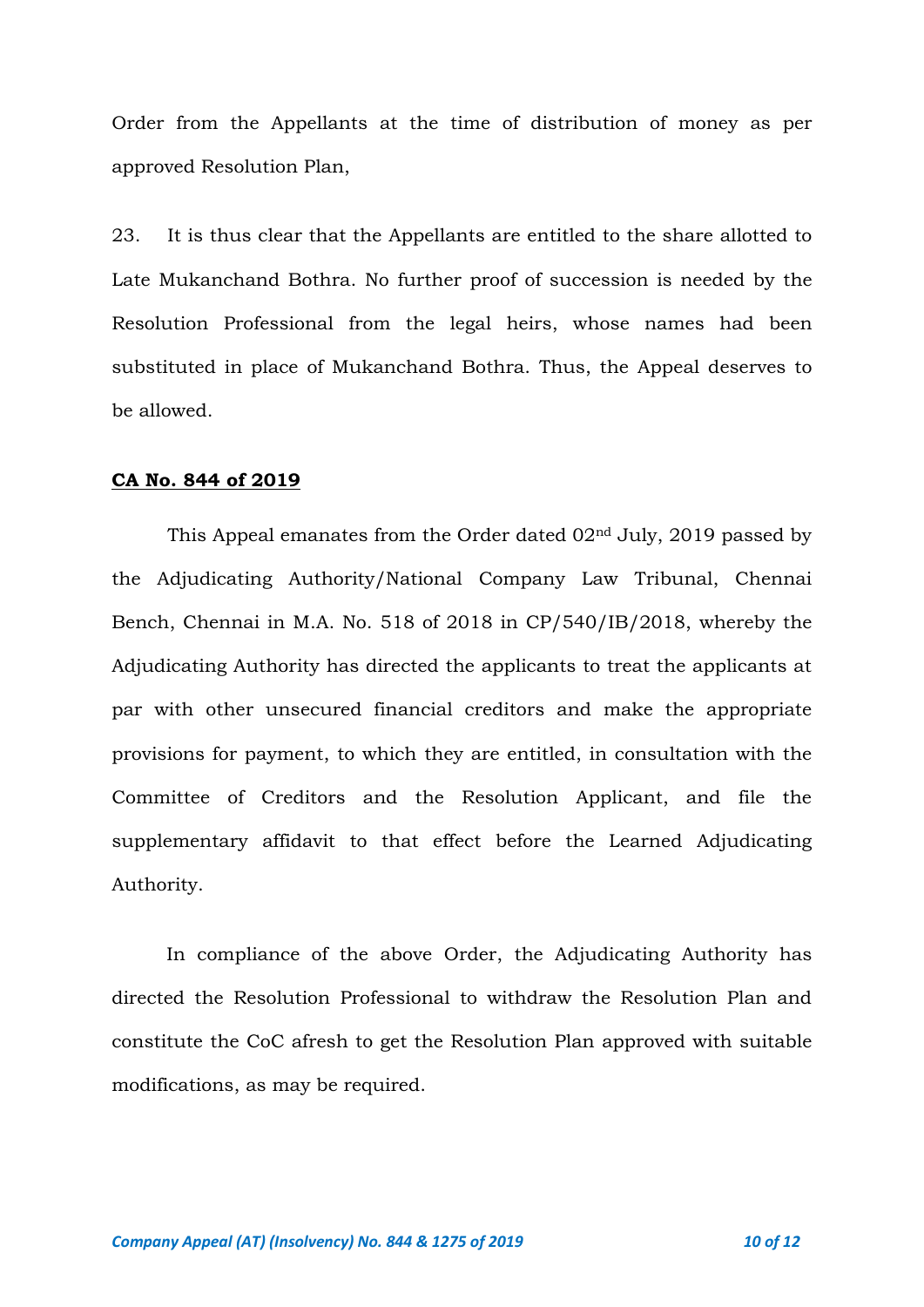2. It is pertinent to mention that in compliance of Order dated  $2<sup>nd</sup>$  July 2019 resolution plan was amended and revised Resolution Plan has been the approved by the CoC after that by the Adjudicating Authority. The approved Resolution Plan dated 27th August 2019 is not under challenge. Therefore this Appeal has become infructuous. Since the approved Resolution Plan is not challenged and has been implemented. Therefore, this Appeal deserves to be rejected as infructuous.

3. The Resolution Professional has filed this Appeal against the Order dated 02nd July, 2019 and the Appeal has been filed by the Resolution Professional on 13th August, 2019. Section 61 of the Insolvency and Bankruptcy Code, 2016 provides that any person aggrieved by the Order of NCLT may prefer and appeal within 30 days. Hence, under Section 61, limitation cannot be calculated from the date of receipt of the certified copy of the Order but is calculated from the date of passing of the Order. It is pertinent to note that no Application for Condonation of Delay was filed explaining the delay. However, Resolution Professional cannot be termed as an aggrieved person. This Appellate Tribunal in CA No.1018 of 2018 dated 01st October 2019 has dismissed the Appeal filed by Resolution Professional as not maintainable because Resolution Professional cannot be treated as an aggrieved person. It is also important to mention that after approval of the Resolution Plan by CoC, the Resolution Professional himself filed an Application for approval of Resolutions Plan, which was allowed by Order of the Adjudicating Authority dated 27th August 2019. Therefore, on this ground also Appeal fails.